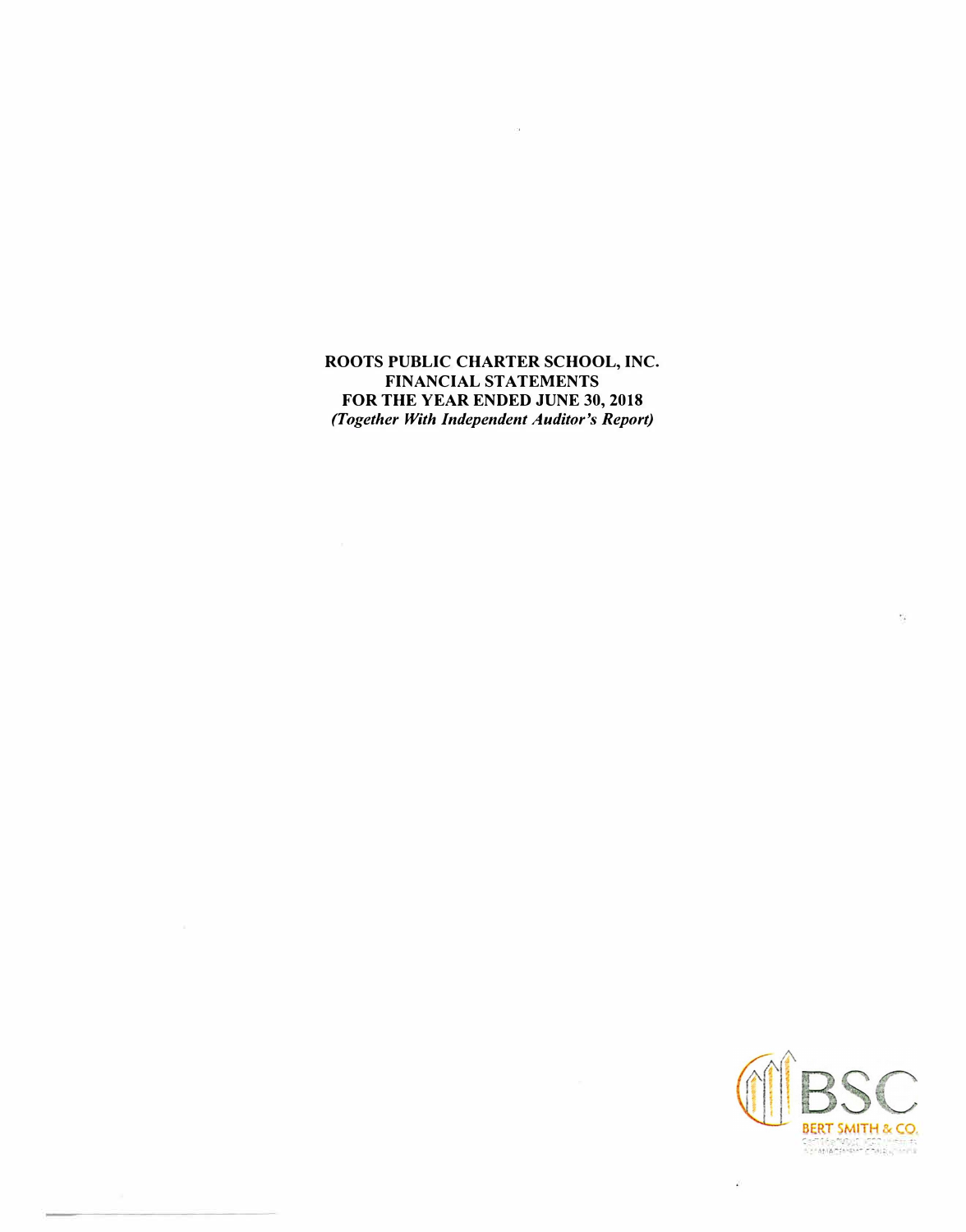# **ROOTS PUBLIC CHARTER SCHOOL, INC.** FINANCIAL STATEMENTS FOR THE YEAR ENDED JUNE 30, 2018 *(Together With Independent Auditor's Report)*

# **TABLE OF CONTENTS**

| Independent Auditor's Report on Internal Control over Financial Reporting and on<br>Compliance and Other Matters Based on an Audit of Financial Statements |  |
|------------------------------------------------------------------------------------------------------------------------------------------------------------|--|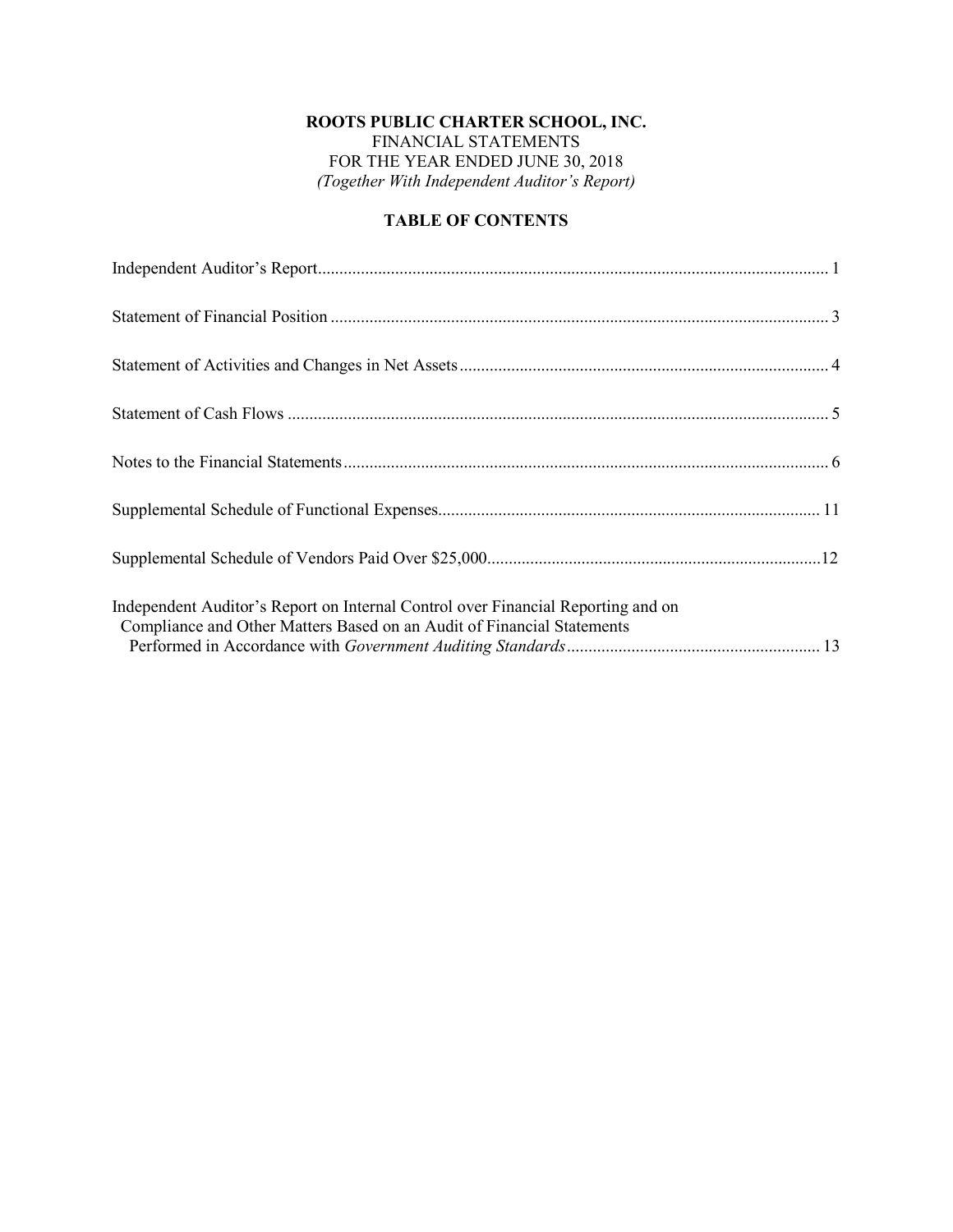

# **INDEPENDENT AUDITOR'S REPORT**

1090 Vermont Ave., NW Suite 920 Washington, DC 20005

P.O. Box 2478 Kingshill, VI 0085 1

111 South Calvert St. **Suite 2700** Baltimore, MD 21202 Board of Directors Roots Public Charter School, Inc. Washington, D.C.

#### **Report on the Financial Statements**

We have audited the accompanying financial statements of Roots Public Charter School, Inc. (the School), which comprise the statement of financial position as of June 30, 2018, and the related statements of activities and changes in net assets and cash flows for the year then ended, and the related notes to the financial statements.

#### **Management's Responsibility**

Management is responsible for the preparation and fair presentation of these financial statements in accordance with accounting principles generally accepted in the United States of America; this includes the design, implementation, and maintenance of internal control relevant to the preparation and fair presentation of financial statements that are free from material misstatement, whether due to fraud or error.

### **Auditor's Responsibility**

Our responsibility is to express an opinion on these financial statements based on our audit. We conducted our audit in accordance with auditing standards generally accepted in the United States of America and the standards applicable to financial audits contained in *Government Auditing Standards,* issued by the Comptroller General of the United States. Those standards require that we plan and perform the audit to obtain reasonable assurance about whether the financial statements are free from material misstatements.

An audit involves performing procedures to obtain audit evidence about the amounts and disclosures in the financial statements. The procedures selected depend on the auditor's judgment, including the assessment of the risks of material misstatement of the financial statements, whether due to fraud or error. In making those risk assessments, the auditor considers internal control relevant to the entity's preparation and fair presentation of the financial statements in order to design audit procedures that are appropriate in the circumstances, but not for the purpose of expressing an opinion on the effectiveness of the entity's internal control. Accordingly, we express no such opinion. An audit also includes evaluating the appropriateness of accounting policies used and the reasonableness of significant accounting estimates made by management, as well as evaluating the overall presentation of the financial statements. We believe that the audit evidence we have obtained is sufficient and appropriate to provide a basis for our audit opinion.

#### **Opinion**

In our opinion, the financial statements referred to above present fairly, in all material respects, the financial position of the School as of June 30, 2018, and the changes in its net assets and its cash flows for the year then ended in accordance with accounting principles generally accepted in the United States of America.



T:202.393.5600 TF: 1.855.479.0548 F: 202.393.5608

**bertsmithco.com**  bsm1th@bertsm1thco.com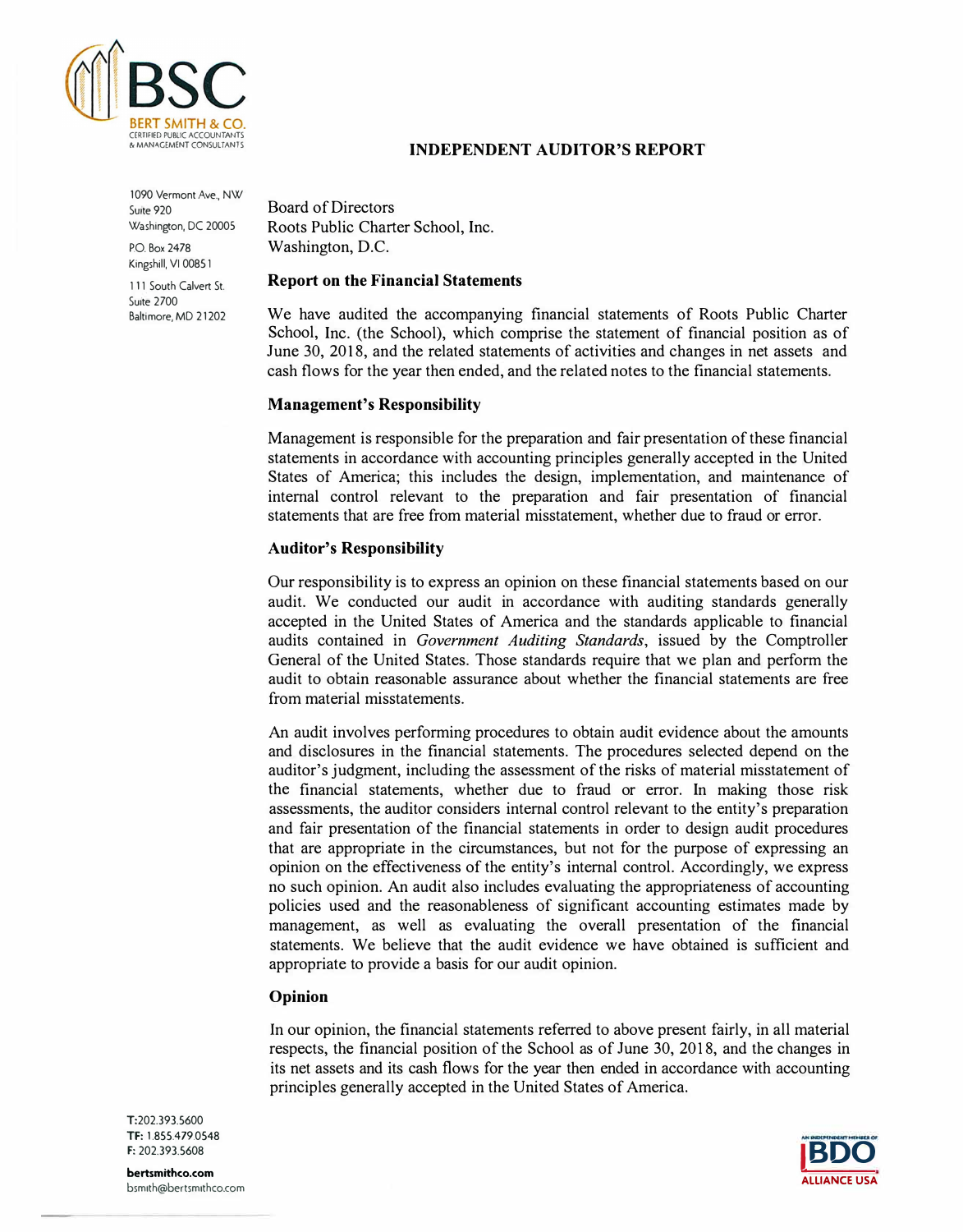### **Other Matters**

#### *Report on Supplementary Information*

Our audit was conducted for the purpose of forming an opinion on the financial statements as a whole. The accompanying supplemental schedules of functional expenses and vendors paid over \$25,000 on pages 11 and 12 are presented for purposes of additional analysis and are not a required part of the financial statements. Such information is the responsibility of management and was derived from and relates directly to the underlying accounting and other records used to prepare the financial statements. The information has been subjected to the auditing procedures applied in the audit of the financial statements and certain additional procedures, including comparing and reconciling such information directly to the underlying accounting and other records used to prepare the financial statements or to the financial statements themselves, and other additional procedures in accordance with auditing standards generally accepted in the United States of America. In our opinion, the information is fairly stated, in all material respects, in relation to the financial statements as a whole.

#### *Report on Comparative Information*

We have previously audited the School's 2017 financial statements, and we expressed an unmodified audit opinion on those audited financial statements in our report dated, November 21, 2017. In our opinion, the summarized comparative information presented herein, as of and for the year ended June 30, 2017, is consistent in all material respects, with the audited financial statements from which it was derived.

#### **Other Reporting Required by** *Government Auditing Standards*

In accordance with *Government Auditing Standards,* we have also issued our report dated December 14, 2018 on our consideration of the School's internal control over financial reporting and on our tests of its compliance with certain provisions of laws, regulations, contracts, and grant agreements and other matters. The purpose of that report is to describe the scope of our testing of internal control over financial reporting and compliance and the results of that testing, and not to provide an opinion on internal control over financial reporting or on compliance. That report is an integral part of an audit performed in accordance with *Government Auditing Standards* in considering the School's internal control over financial reporting and compliance.

Best Smith & CO

December 14, 2018 Washington, D.C.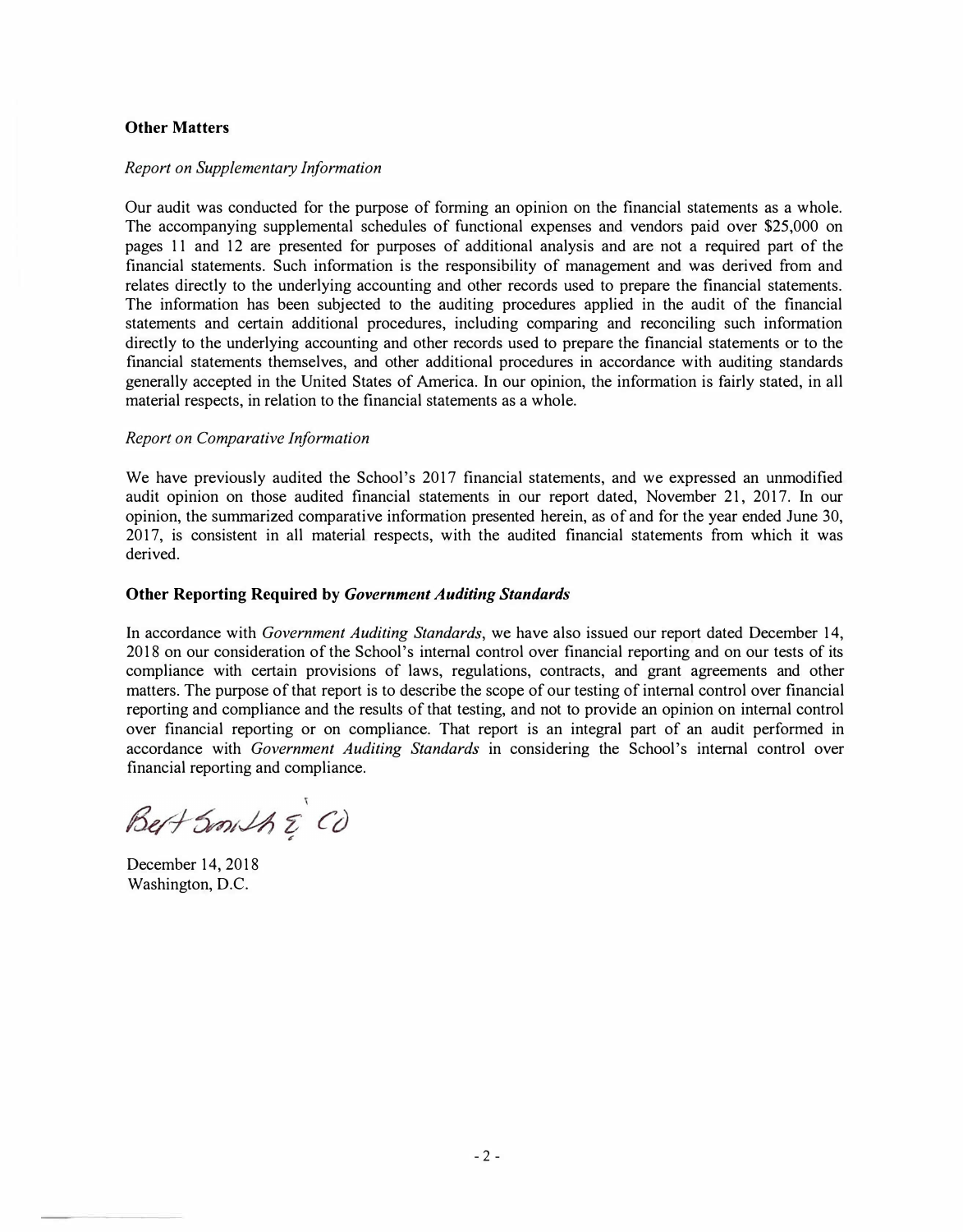## **ROOTS PUBLIC CHARTER SCHOOL, INC.** STATEMENT OF FINANCIAL POSITION JUNE 30, 2018 *(With Comparative Totals for 2017)*

|                                         | 2018            |    | 2017      |
|-----------------------------------------|-----------------|----|-----------|
| <b>ASSETS</b>                           |                 |    |           |
| <b>Current Assets</b>                   |                 |    |           |
| Cash and Cash Equivalents               | \$<br>1,235,199 | \$ | 902,440   |
| Due from District                       | 32,286          |    | 26,530    |
| <b>Other Receivables</b>                | 18,970          |    | 10,529    |
| Prepaid Expenses                        | 5,355           |    | 8,543     |
| Investments-Certificate of Deposits     |                 |    | 249,100   |
| <b>Total Current Assets</b>             | 1,291,810       |    | 1,197,142 |
| <b>Noncurrent Assets</b>                |                 |    |           |
| Deposit                                 | 40,000          |    | 40,000    |
| Property and Equipment, net             | 12,834          |    | 39,784    |
| <b>Total Noncurrent Assets</b>          | 52,834          |    | 79,784    |
| <b>Total Assets</b>                     | \$<br>1,344,644 | \$ | 1,276,926 |
| <b>LIABILITIES AND NET ASSETS</b>       |                 |    |           |
| <b>Current Liabilities</b>              |                 |    |           |
| <b>Accounts Payable</b>                 | \$<br>17,951    | S  | 13,449    |
| <b>Accrued Expenses</b>                 | 86,716          |    | 83,957    |
| <b>Refundable Advances</b>              | 20,416          |    |           |
| <b>Total Current Liabilities</b>        | 125,083         |    | 97,406    |
| <b>Net Assets</b>                       |                 |    |           |
| Unrestricted                            | 397,146         |    | 357,105   |
| Unrestricted - Board Designated         | 822,415         |    | 822,415   |
| <b>Total Net Assets</b>                 | 1,219,561       |    | 1,179,520 |
| <b>Total Liabilities and Net Assets</b> | \$<br>1,344,644 | S  | 1,276,926 |

*The accompanying notes are an integral part of these financial statements.*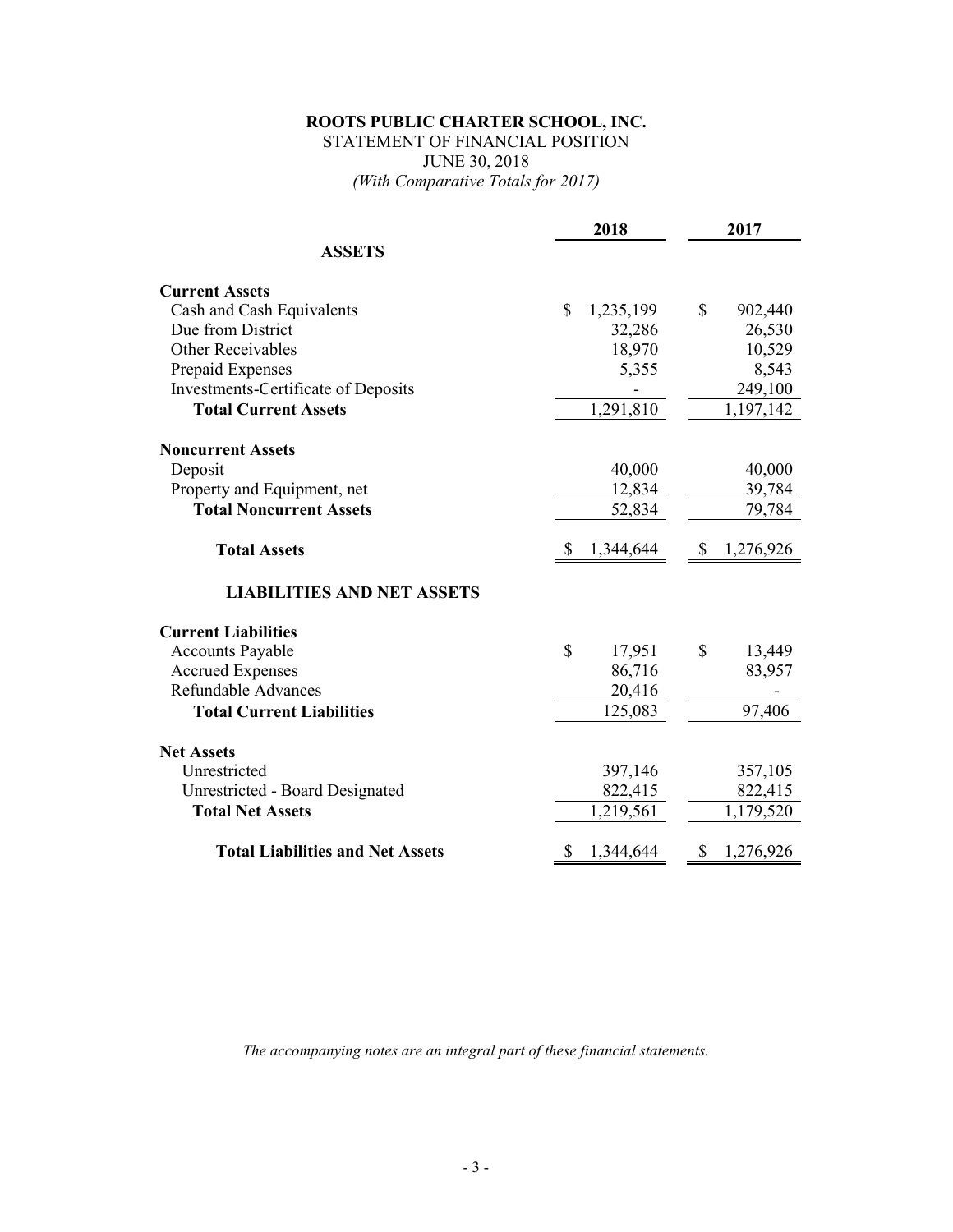# **ROOTS PUBLIC CHARTER SCHOOL, INC.** STATEMENT OF ACTIVITIES AND CHANGES IN NET ASSETS FOR THE YEAR ENDED JUNE 30, 2018 *(With Comparative Totals for 2017)*

|                                      | 2018            | 2017                       |
|--------------------------------------|-----------------|----------------------------|
| <b>Revenue and Support</b>           |                 |                            |
| Per Pupil Allotment                  | \$<br>2,055,818 | 1,918,972<br>$\mathbb{S}$  |
| <b>Federal Revenue</b>               | 152,955         | 107,965                    |
| Local Grant Revenue                  | 12,485          | 12,813                     |
| Contributions                        | 6,838           | 5,765                      |
| Interest Income                      | 2,390           | 2,198                      |
| Rental Income                        | 28,804          | 26,304                     |
| Other Income                         | 1,659           | 16,699                     |
| <b>Total Revenue and Support</b>     | 2,260,949       | 2,090,716                  |
| <b>Expenses</b>                      |                 |                            |
| <b>Program Services</b>              | 1,462,444       | 1,322,795                  |
| General and Administration           | 758,464         | 755,817                    |
| <b>Total Expenses</b>                | 2,220,908       | 2,078,612                  |
|                                      |                 |                            |
| <b>Change In Net Assets</b>          | 40,041          | 12,104                     |
| <b>Net Assets, Beginning of Year</b> | 1,179,520       | 1,167,416                  |
| <b>Net Assets, End of Year</b>       | 1,219,561<br>\$ | $\mathcal{S}$<br>1,179,520 |

*The accompanying notes are an integral part of these financial statements.*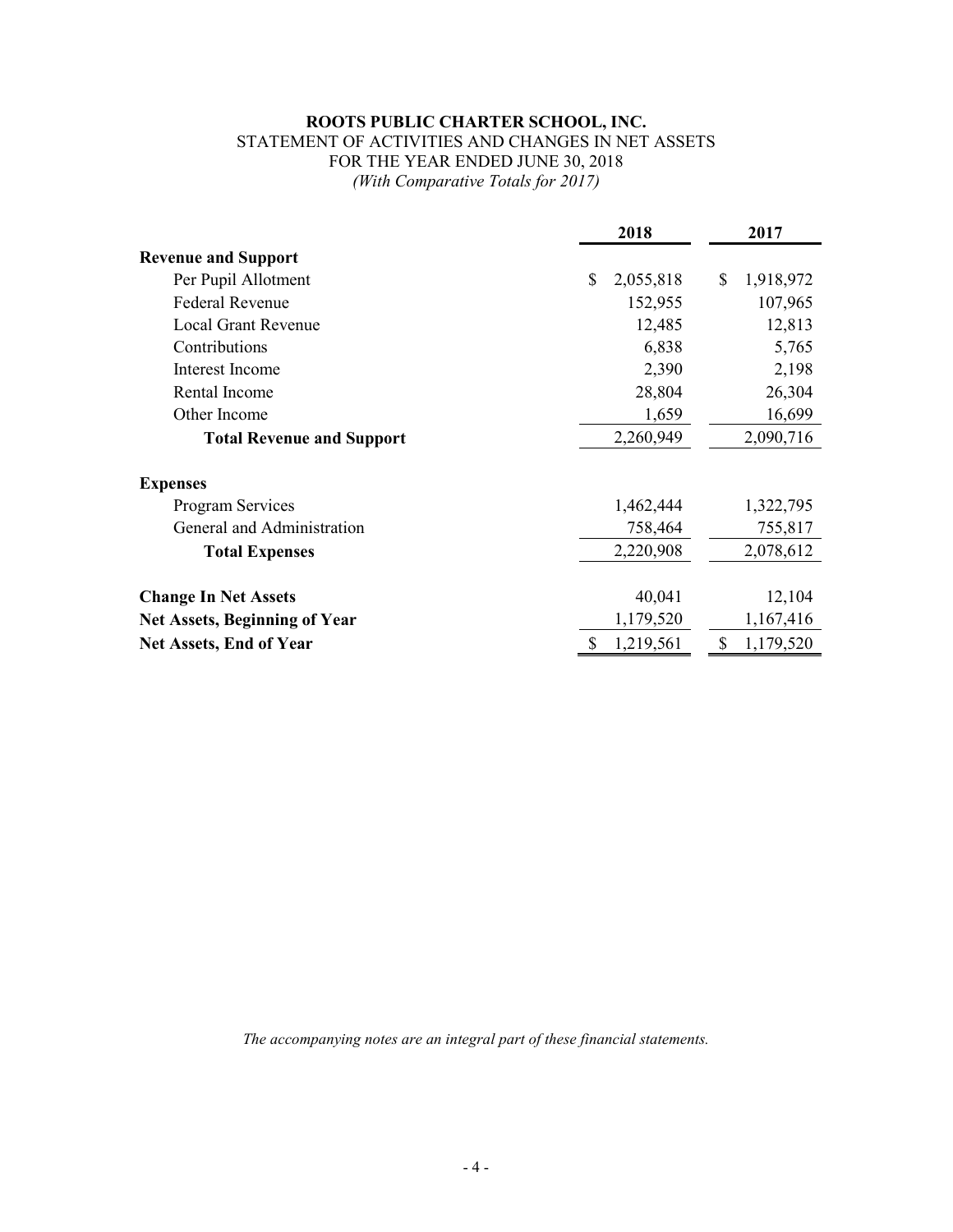# **ROOTS PUBLIC CHARTER SCHOOL, INC.** STATEMENT OF CASH FLOWS FOR THE YEAR ENDED JUNE 30, 2018 *(With Comparative Totals for 2017)*

|                                                                  | 2018         | 2017          |
|------------------------------------------------------------------|--------------|---------------|
| <b>Cash Flows from Operating Activities</b>                      |              |               |
| Change in Net Assets                                             | \$<br>40,041 | \$<br>12,104  |
| Adjustment to Reconcile Change in Net Assets to                  |              |               |
| Net Cash Provided by Operating Activities:                       |              |               |
| Depreciation Expense                                             | 31,759       | 30,070        |
| Cash Equivalent Reclassification                                 |              | 392,604       |
| Equipment Adjustment                                             | 58           |               |
| (Increase) Decrease in Assets                                    |              |               |
| Receivables                                                      | (14, 197)    | 5,146         |
| Prepaid Expenses                                                 | 3,188        | (5, 471)      |
| Increase (Decrease) in Liabilities                               |              |               |
| <b>Accounts Payable</b>                                          | 4,511        | (3,584)       |
| <b>Accrued Expenses</b>                                          | 2,759        | 16,281        |
| Deferred Revenue                                                 | 20,416       |               |
| <b>Total Net Cash Provided by Operating Activities</b>           | 88,535       | 447,150       |
| <b>Cash Flows from Investing Activities</b>                      |              |               |
| Sale (Purchase) of Investments                                   | 249,100      | (1, 863)      |
| Purchase of Property and Equipment                               | (4, 876)     | (1,764)       |
| <b>Total Net Cash Provided by (Used in) Investing Activities</b> | 244,224      | (3,627)       |
| <b>Net Increase in Cash and Cash Equivalents</b>                 | 332,759      | 443,523       |
| <b>Cash and Cash Equivalents, Beginning of Year</b>              | 902,440      | 458,917       |
| Cash and Cash Equivalents, End of Year                           | \$1,235,199  | \$<br>902,440 |

*The accompanying notes are an integral part of these financial statements.*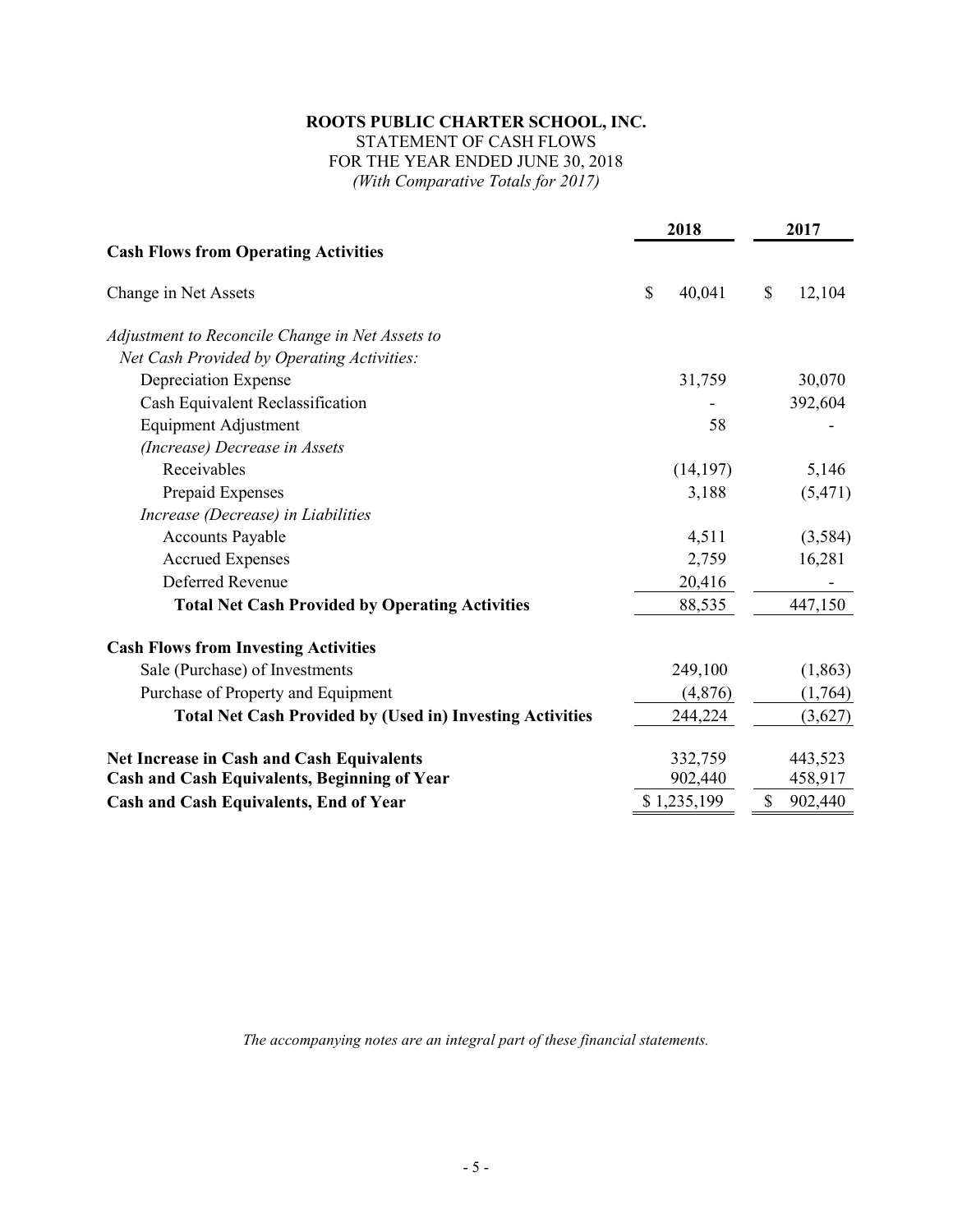## **ROOTS PUBLIC CHARTER SCHOOL, INC.** NOTES TO FINANCIAL STATEMENTS JUNE 30, 2018

### **NOTE 1 SUMMARY OF SIGNIFICANT ACCOUNTING POLICIES**

*Nature of Operations:* Roots Public Charter School, Inc. (the School), a not-for-profit community based charter school, was incorporated in March 1999 under the laws of the Government of the District of Columbia (District). Its primary mission is to offer a culturally relevant, African-centered and academically stimulating curriculum to young children. The School provides young pupils with a strong African-centered learning environment, guides pupils towards academic excellence, exemplary character and social responsibility and also encourages success leading to self-reliance and contributions to society economically, socially and politically. The School's curriculum, "African-Centered Interdisciplinary Multi-Level Hands-on Science" is structured for pre-primary to fifth grade and is aligned with The International Math and Science Standards (TIMSS) and Academic Content Standards of the District of Columbia.

The School also provides excellence in language arts, mathematics, social studies, science, music, physical education and exposure to computer skills, foreign languages of French, Spanish and Kiswahili and provides the fifth grade pupils with experiences in woodworking, cooking and sewing and prepares its fifth grade pupils to attend any of the best middle schools in the District.

The School's major source of funding is an annual per pupil allotment from the District. The School also receives funding from the federal government, local grants, rental income, and student fees and activities.

*Basis of Accounting:* The accompanying financial statements of the School have been prepared on the accrual basis of accounting.

*Basis of Presentation:* The School reports information regarding its financial position and activities in two classes of net assets: unrestricted net assets and temporarily restricted net assets.

- *Unrestricted Net Assets* net assets that are not subject to donor-imposed stipulations.
- *Temporarily Restricted Net Assets* net assets subject to donor-imposed stipulations that will be met either by actions of the School and/or the passage of time. The School did not have any temporarily restricted net assets at June 30, 2018.

Revenues are reported as unrestricted or temporarily restricted depending on the existence and/or nature of any donor restrictions. All donor-restricted contributions are reported as an increase in temporarily restricted. When a restriction expires (that is, when a stipulated time restriction ends or purpose restriction is accomplished) temporarily restricted net assets are reclassified to unrestricted net assets and reported in the statement of activities as net assets released from restrictions. If a donor restriction expires in the same reporting period, the School reports the contributions as unrestricted.

*Revenue Recognition:* The School records revenue when earned. Amounts received that have not been earned are recorded as deferred revenue.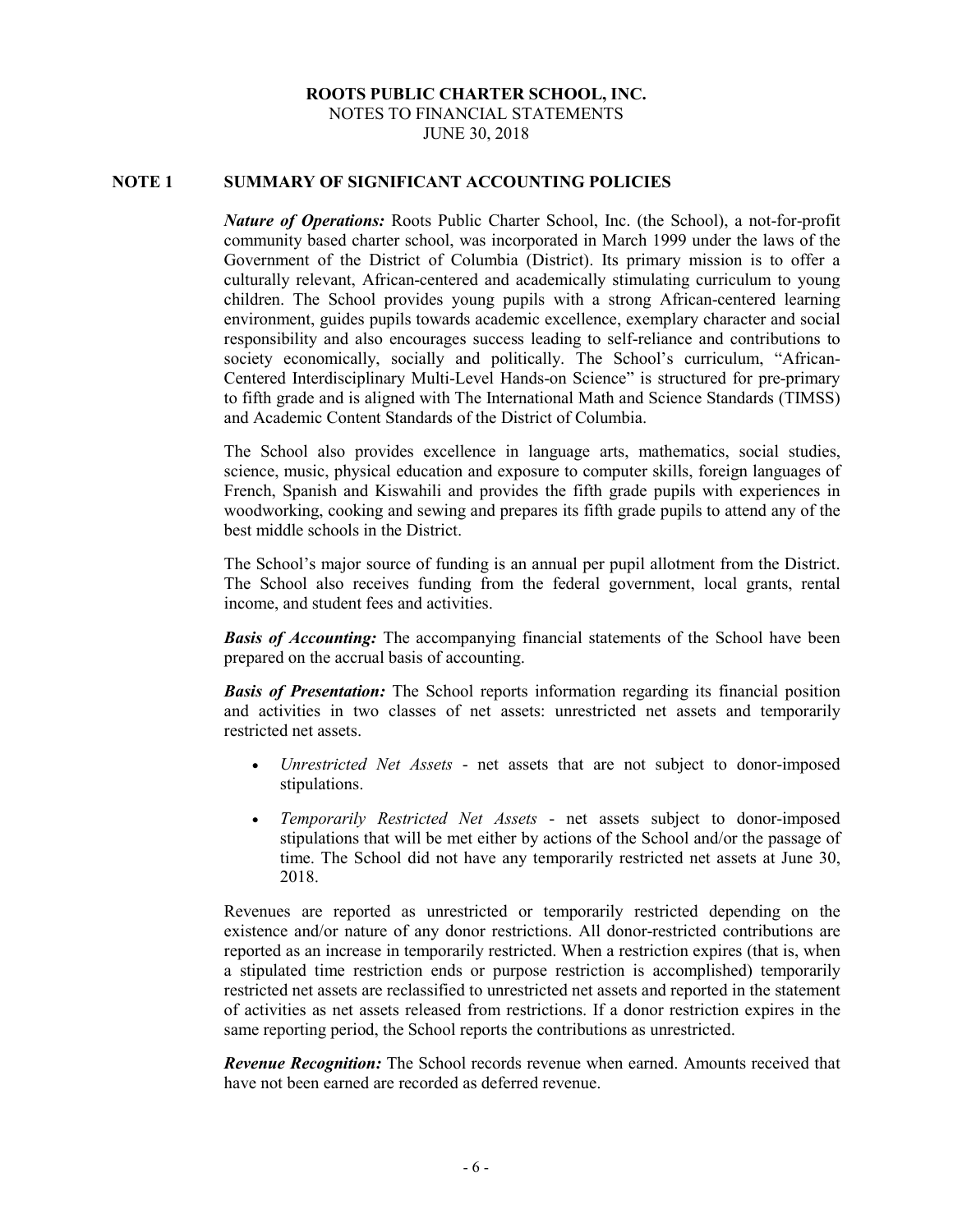*Cash Equivalents:* The School considers all highly liquid investments with maturities of three months or less to be cash equivalents.

*Property and Equipment:* The School capitalizes all property and equipment with a unit cost in excess of \$300. Donated furniture and equipment are recorded at fair value at the date of donation. Depreciation expense is recorded using the straight-line method over the fixed assets estimated useful lives. Leasehold improvements are depreciated over the lease term.

The estimated useful lives are as follows:

| Equipment              | 3-5 years |
|------------------------|-----------|
| Furniture and Fixtures | 5 years   |

*Income Taxes:* The School, a nonprofit organization operating under Section 501(c)(3) of the Internal Revenue Code, is exempt from federal, state and local income taxes, and, accordingly, no provision for income taxes is included in the financial statements.

Financial Accounting Standards Board (FASB), Accounting Standards Codification 740, *Income Taxes* (ASC 740) requires that a tax position be recognized or derecognized based on a "more-likely-than-not" threshold. This applies to positions taken or expected to be taken in a tax return. As of June 30, 2018, management has assessed its various tax positions and it believes there are no liabilities for uncertain tax positions.

The School's tax returns are subject to examination by the Internal Revenue Service, generally for three years after they are filed.

*Investments:* Investments are reported at fair value. Investment income is recognized as revenue and reported in the statement of activities and changes in net assets as increases or decreases in unrestricted net assets unless it is temporarily or permanently restricted.

*Use of Estimates:* The preparation of financial statements in conformity with accounting principles generally accepted in the United States of America requires management to make estimates and assumptions that affect certain amounts of assets and liabilities. These estimates also affect the disclosures of contingent assets and liabilities at the date of the financial statements and the reported amounts of revenues and expenses during the period. Accordingly, actual results could differ from those estimates.

*Functional Allocation of Expenses:* The costs of providing the various programs and other activities have been summarized as additional information on a functional basis in the schedule of functional expenses. Accordingly, certain costs have been allocated among the programs and supporting services benefitted.

*Accounting Pronouncement to be Adopted:* Financial Accounting Standards Board (FASB) issued Topic 842, "Lease." Under the pronouncement, lessees with an operating lease will be required to recognize (a) a right-of-use asset and a lease liability, initially measured at the present value of the lease payments in the statement of financial position and (b) single lease cost, calculated so that the cost of the lease is allocated over the lease term on a generally straight line basis. The pronouncement is effective for fiscal years beginning after December 15, 2019, and interim periods within fiscal years beginning after December 15, 2020. Early implementation of the standard is permitted. The School has elected not to early implement the pronouncement.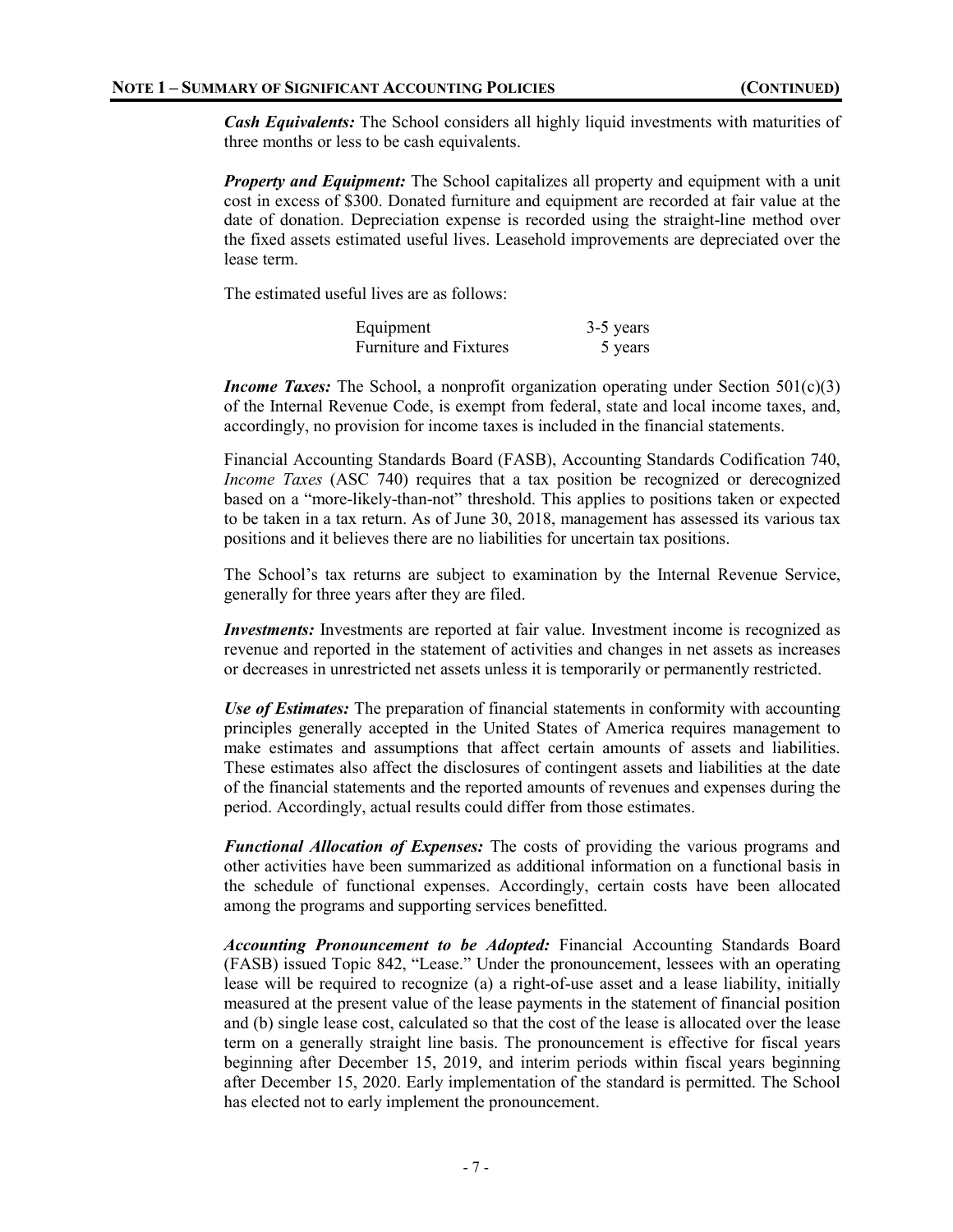FASB 958, "Presentation of Financial Statements of Not-for-Profit Entities". This standard enhances disclosure amends the requirements for financial statements and notes for non-profit organizations to require the presentation of the financial statements in two classes of net assets rather than for the currently required three classes. In addition, the amendment no longer requires the presentation or disclosure of the indirect method (reconciliation) if using the direct method. The amendments in this update are effective for annual financial statements issued for fiscal years beginning after December 15, 2017. Early implementation of the standard is permitted. The School has elected not to early implement.

## **NOTE 2 DUE FROM DISTRICT**

.

The School receives an annual per pupil allotment and federal and local funds as a passthrough from the District. At June 30, 2018, the amount due from the District was \$32,286.

## **NOTE 3 FAIR VALUE MEASUREMENTS**

In accordance with ASC No. 820-10, the School's assets and liabilities are reported at fair value. ASC No. 820-10 establishes a fair value hierarchy that prioritizes the inputs to valuation techniques used to measure fair value. The hierarchy consists of three broad levels.

- Level 1 Quoted market prices for identical assets or liabilities in active markets.
- **Level 2** Ouoted market prices for similar assets or liabilities in active markets; quoted prices for identical or similar instruments in markets that are not active; or other than quoted prices in which significant inputs and significant value drivers are observable in active markets either directly or indirectly.
- Level 3 Valuations derived from valuation techniques in which one or more significant inputs or significant value drivers are not observable.

The fair value of the School's assets is measured on a recurring basis at June 30, 2018. The School had certificates of deposits at year end totaling \$650,420 that were considered cash equivalents. The certificates of deposits are value based on original cost plus accrued interest and are classified as a Level 2.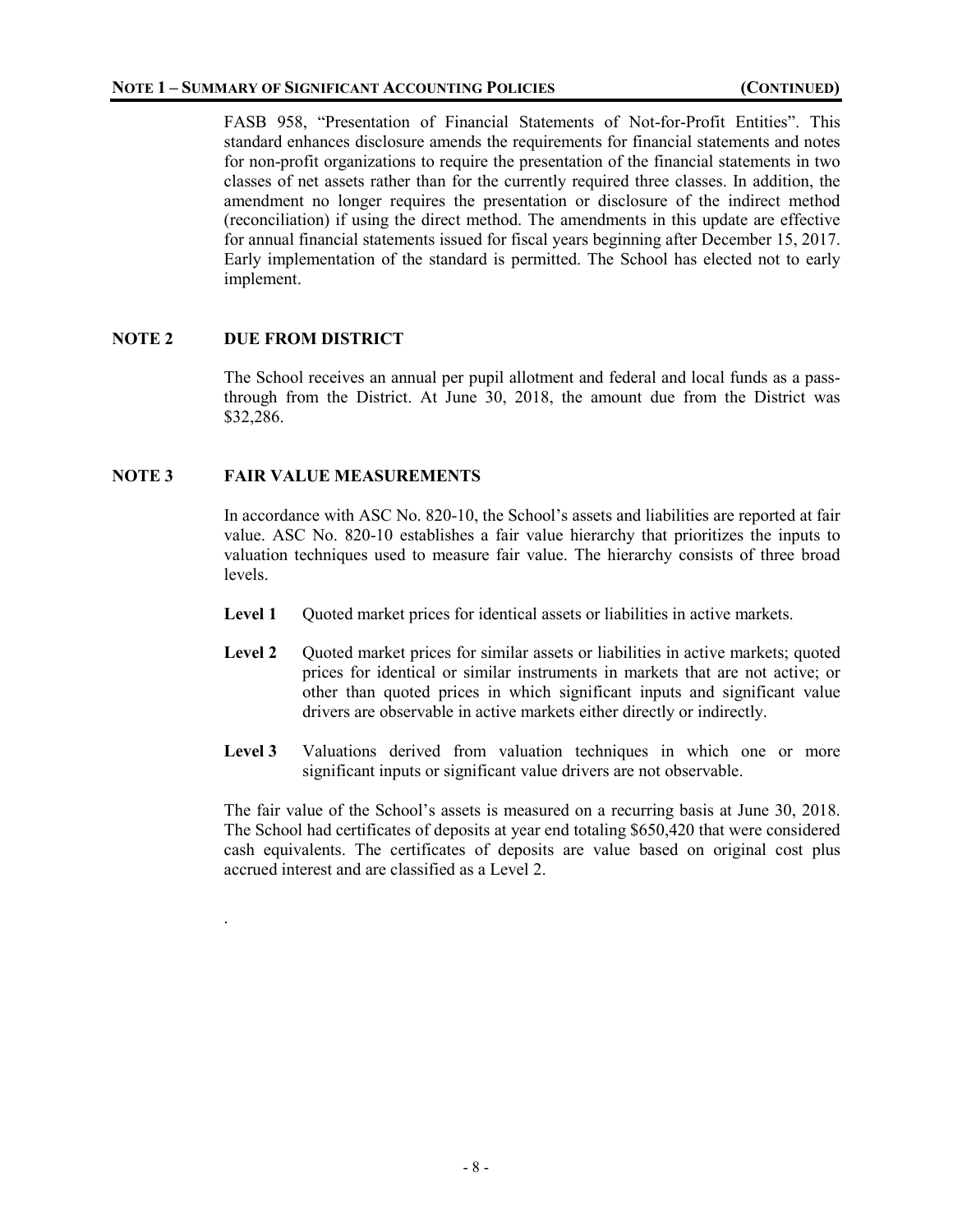## **NOTE 4 PROPERTY AND EQUIPMENT**

| Leasehold Improvements         | -S | 189,554    |
|--------------------------------|----|------------|
| Equipment                      |    | 65,249     |
| <b>Furniture and Fixtures</b>  |    | 62,117     |
| <b>Total Fixed Assets</b>      |    | 316,920    |
| Less: Accumulated Depreciation |    | (304, 086) |
| <b>Net Fixed Assets</b>        |    | 12,834     |

Property and equipment consist of the following at June 30:

Depreciation expense during the fiscal year June 30, 2018 was \$31,759.

#### **NOTE 5 BOARD DESIGNATED NET ASSETS**

The Board of Directors has established a reserve fund for the future operations of the School. At June 30, 2018, the balance in the reserve fund was \$822,415.

## **NOTE 6 PER PUPIL ALLOTMENT**

The School receives an annual per pupil allotment from the District that is based on its student enrollment. The pupil allotment represented about 91% of the School's total revenue.

The per pupil allotment consist of the following for the fiscal year ended:

| Education         | \$1,679,076 |
|-------------------|-------------|
| <b>Facilities</b> | 376,742     |
|                   | \$2,055,818 |

## **NOTE 7 RELATED PARTY TRANSACTIONS**

### *Operating Lease*

The School is a party to a lease agreement for its main school building (located at 15 Kennedy Street, NW, Washington, D.C.) with 15 Kennedy Street Associates, LP whose principal partner is also the principal at the School. The School also leases additional space for its pre-primary section as a sub-tenant from another entity (Roots Activity Learning Center) owned by the principal of the School. The future minimum lease payments are as follows:

| 2019 | 367,938<br>S |  |
|------|--------------|--|
| 2020 | 386,335      |  |
| 2021 | 405,652      |  |
| 2022 | 425,935      |  |
| 2023 | 408,261      |  |
|      | \$1,994,121  |  |

Total rent expense for the year ended June 30, 2018 amounted to \$348,076.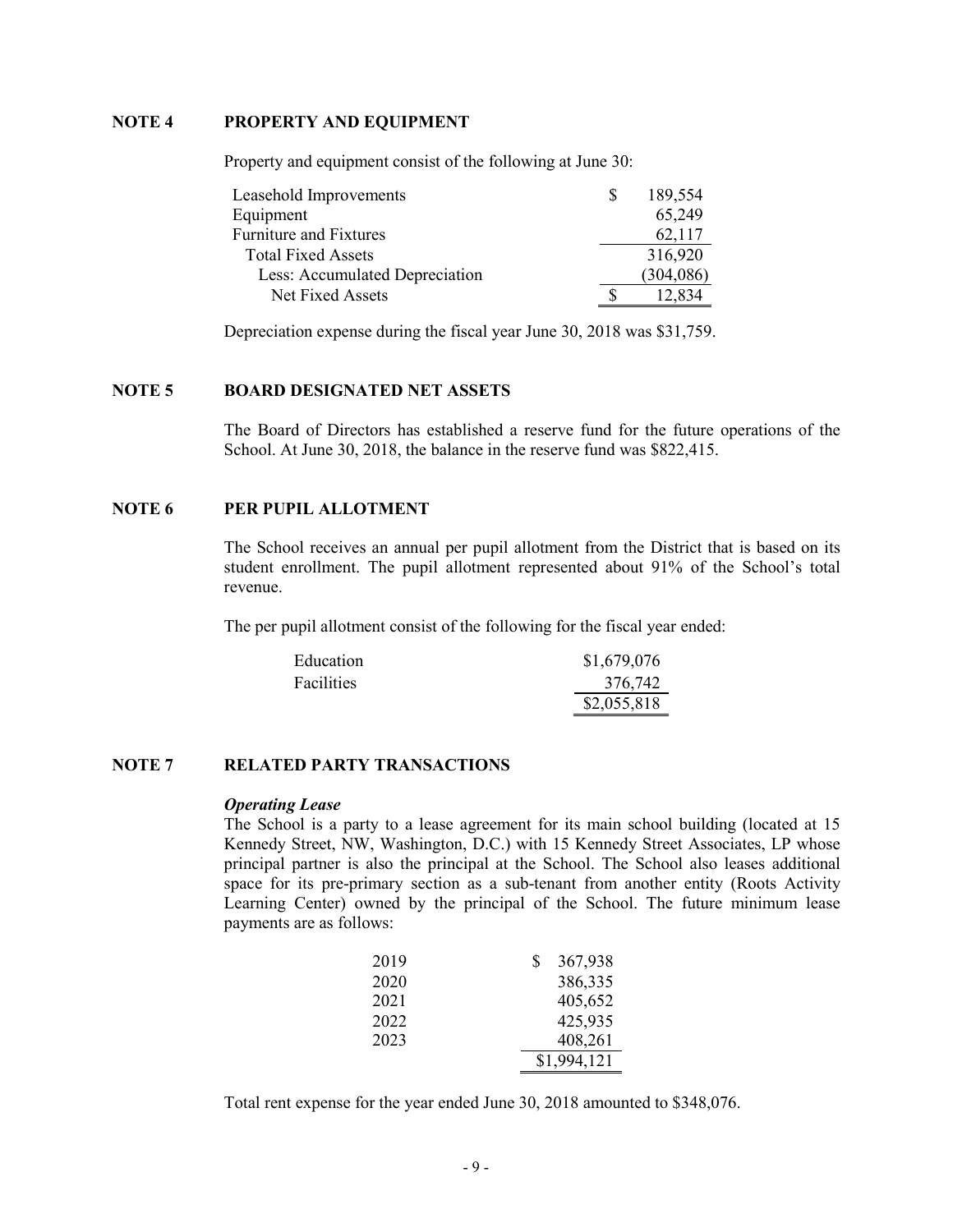#### *Summer School Program*

Roots Activity Learning Center provides the operation and administration of the Summer School Program for first through fifth grade students for nine weeks from 7am to 6pm. The costs for the operation and administration of the Summer School Program are paid to the organization, in which the principal has an interest. The amount paid for the year ended June 30, 2018 was \$101,149.

### *Contracted Services*

Certain members of the School's Board of Directors also provide contracted services to the School. The Chairman is the School's legal counsel representing the School on various lease matters. The School paid \$24,000 to the Chairman. Another Board member maintained the School's website and was paid \$1,000. A relative of an employee was also paid \$2,250 for conducting yoga classes.

## **NOTE 8 RETIREMENT PLAN**

The School has a Simplified Employee Pension (SEP) Plan that covers eligible employees. The School contributes to the employees' retirement based on the years of service. Three years of services is \$20 per month; five years of service is \$40 per month; and eight years of service is \$60 per month. In fiscal year 2018, the School contributed \$6,360 towards its retirement plan.

## **NOTE 9 CONTINGENCIES**

The School asserts that there have been no material claims, suits, or complaints filed nor any pending against the organization. In the opinion of management, all other matters which are asserted or unasserted are without merit and would not have a significant effect on the financial position or results of operations of the organization if disposed of unfavorably.

#### **NOTE 10 SUBSEQUENT EVENTS**

The School has evaluated any subsequent events through December 14, 2018, which is the date the financial statements were available to be issued. This review and evaluation revealed no material events that would have an effect on the accompanying financial statements.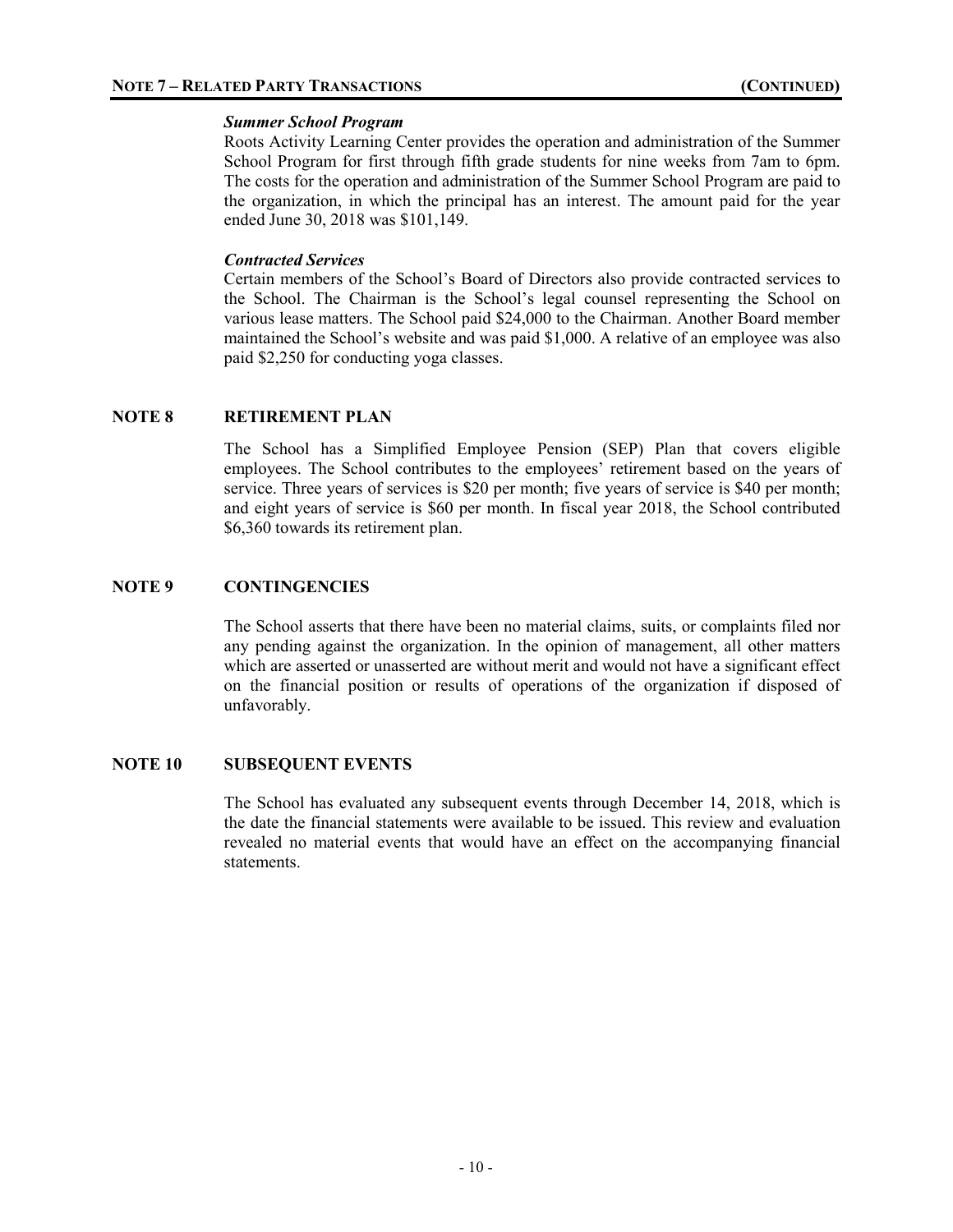# **ROOTS PUBLIC CHARTER SCHOOL, INC.** SUPPLEMENTAL SCHEDULE OF FUNCTIONAL EXPENSES FOR THE YEAR ENDED JUNE 30, 2018 *(With Comparative Totals for 2017)*

|                                             | Educational     | <b>General</b> and     |                 |                |
|---------------------------------------------|-----------------|------------------------|-----------------|----------------|
|                                             | <b>Programs</b> | <b>Administration</b>  | 2018            | 2017           |
| <b>Personnel Costs</b>                      |                 |                        |                 |                |
| Salaries                                    | \$<br>541,976   | \$<br>484,486          | \$<br>1,026,462 | 1,031,640<br>S |
| <b>Employee Benefits</b>                    | 47,553          | 42,510                 | 90,063          | 80,658         |
| Payroll Taxes                               | 41,734          | 37,307                 | 79,041          | 79,838         |
| Professional Development                    | 23,000          | 20,560                 | 43,560          | 13,807         |
| <b>Total Personnel Costs</b>                | 654,263         | 584,863                | 1,239,126       | 1,205,943      |
| <b>Direct Student Costs</b>                 |                 |                        |                 |                |
| Supplies and Materials                      | 41,595          |                        | 41,595          | 46,800         |
| <b>Contracted Instructional Services</b>    | 31,502          |                        | 31,502          | 41,576         |
| <b>Student Assessment Materials</b>         | 1,540           |                        | 1,540           | 6,534          |
| <b>Student Activities</b>                   | 39,814          |                        | 39,814          | 42,577         |
| Food Service                                | 120,189         |                        | 120,189         | 120,941        |
| Special Education                           | 47,825          |                        | 47,825          | 25,616         |
| Summer School Tuition and Fees              | 101,149         |                        | 101,149         | 69,959         |
| NBCDI and Other Grant Costs                 | 62,253          |                        | 62,253          | 15,867         |
| Other Student Costs                         | 1,848           |                        | 1,848           | 252            |
| <b>Total Direct Student Costs</b>           | 447,715         | $\overline{a}$         | 447,715         | 370,122        |
| <b>Occupancy Expenses</b>                   |                 |                        |                 |                |
| Rent                                        | 297,742         | 52,543                 | 350,285         | 334,659        |
| Maintenance and Repairs                     | 30,600          | 5,400                  | 36,000          | 34,637         |
| Janitorial Supplies                         | 2,101           | 371                    | 2,472           | 2,653          |
| Utilities                                   |                 |                        |                 | 659            |
| Depreciation Expense-Leasehold Improvements | 25,287          | 4,462                  | 29,749          | 10,154         |
| <b>Building Insurance</b>                   | 4,736           | 836                    | 5,572           | 4,179          |
| <b>Total Occupancy Expenses</b>             | 360,466         | 63,612                 | 424,078         | 386,941        |
| <b>Office Expenses</b>                      |                 |                        |                 |                |
| <b>Equipment Repairs and Maintenance</b>    |                 | 3,531                  | 3,531           | 3,980          |
| Office Supplies and Materials               |                 | 27,461                 | 27,461          | 22,231         |
| Printing and Copying                        |                 | 506                    | 506             | 1,074          |
| <b>Communication Costs</b>                  |                 | 4,075                  | 4,075           | 4,785          |
| Dues and Subscriptions                      |                 | 4,397                  | 4,397           | 2,281          |
| Advertising and Recruitment                 |                 | 8,518                  | 8,518           | 1,628          |
| Postage and Delivery                        |                 | 1,466                  | 1,466           | 872            |
| Other Office Expenses                       |                 | 1,500                  | 1,500           |                |
| <b>Total Office Expenses</b>                |                 | 51,454                 | 51,454          | 36,851         |
| <b>General Expenses</b>                     |                 |                        |                 |                |
| <b>Administrative Fees</b>                  |                 | 17,907                 | 17,907          | 19,896         |
| Insurance                                   |                 | 2,144                  | 2,144           | 3,191          |
| Legal and Accounting                        |                 | 34,500                 | 34,500          | 34,750         |
| Depreciation Expense                        |                 | 2,009                  | 2,009           | 19,916         |
| Other General Expenses                      |                 | 1,975                  | 1,975           | 1,002          |
| <b>Total General Expenses</b>               |                 | 58,535                 | 58,535          | 78,755         |
| <b>Total Expenses</b>                       | 1,462,444<br>S. | $\mathbb S$<br>758,464 | \$<br>2,220,908 | \$2,078,612    |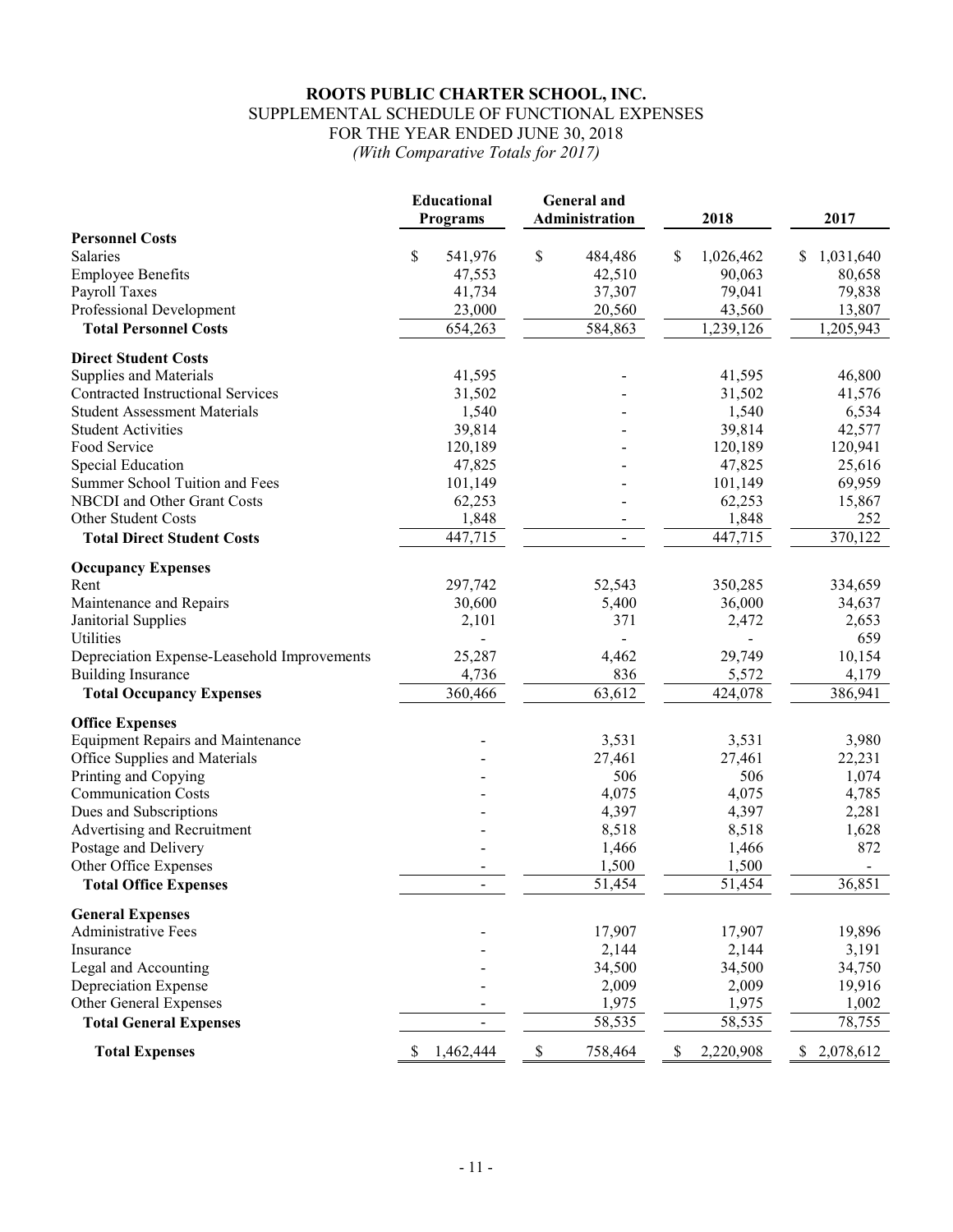# **ROOTS PUBLIC CHARTER SCHOOL, INC.** SUPPLEMENTAL SCHEDULE OF VENDORS PAID OF \$25,000 FOR THE YEAR ENDED JUNE 30, 2018

| <b>Vendor Name</b>                   | <b>Type of Service</b>         | Amount<br>Paid |
|--------------------------------------|--------------------------------|----------------|
| 15 Kennedy Street Associates, LP     | Rent                           | \$209,529      |
| Roots Activity Learning Center, Inc. | Rent                           | \$138,547      |
| Roots Activity Learning Center, Inc. | <b>Summer School Operation</b> | \$101,149      |
| Top Spanish Café and Catering, Inc.  | Catering                       | \$112,563      |
| The Fishing School                   | After School Program           | \$45,000       |
| DC Health Link                       | Health Insurance               | 73,839<br>S.   |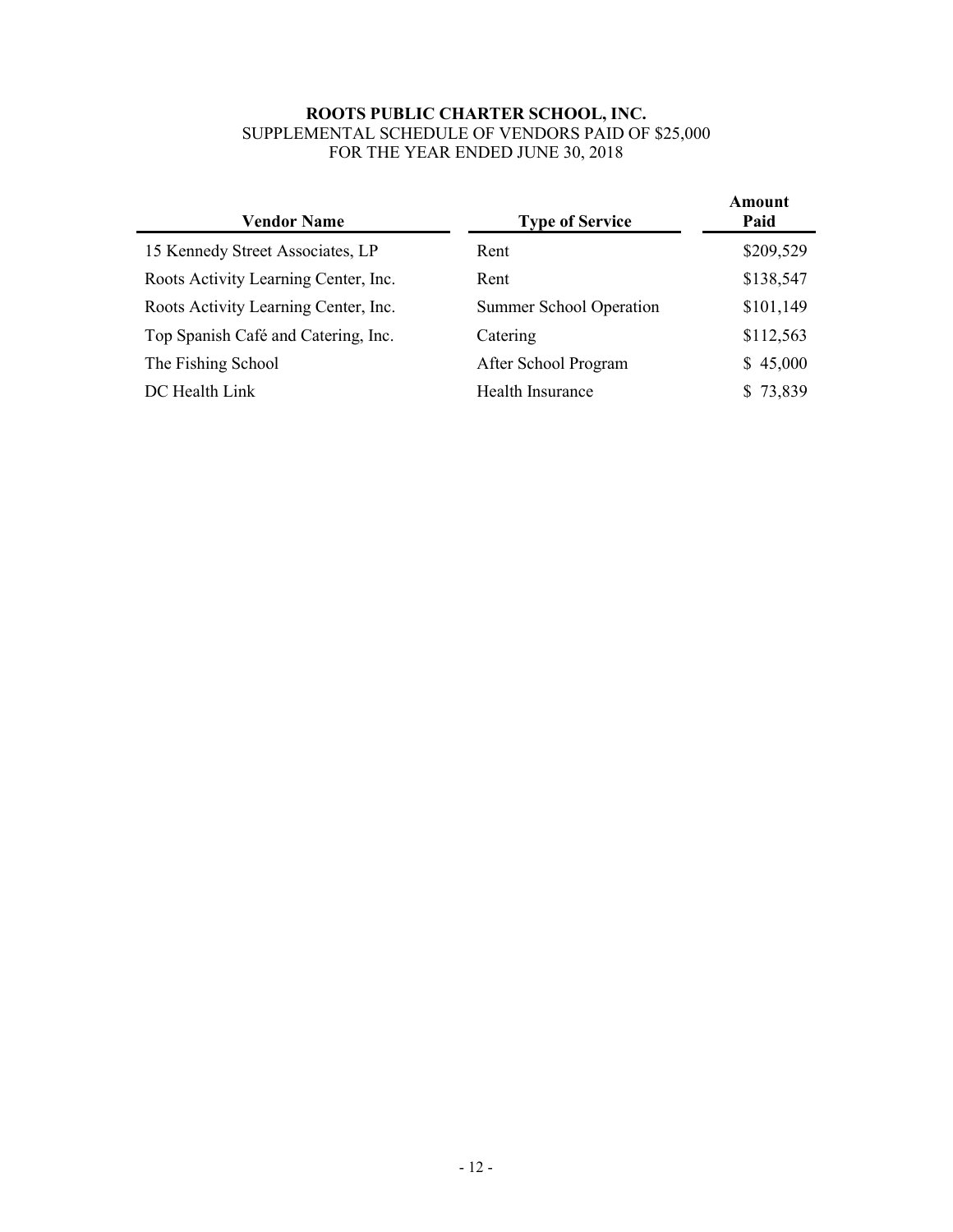

1090 Vermont Ave., NW Suite 920 Washington, DC 20005

P.O. Box 2478 Kingshill, VI 0085 1

111 South Calvert St. Suite 2700 Baltimore, MD 21202

## **INDEPENDENT AUDITOR'S REPORT ON INTERNAL CONTROL OVER FINANCIAL REPORTING AND ON COMPLIANCE AND OTHER MATTERS BASED ON AN AUDIT OF FINANCIAL STATEMENTS PERFORMED** IN **ACCORDANCE WITH** *GOVERNMENT AUDITING STANDARDS*

Board of Directors Roots Public Charter School, Inc. Washington, D.C.

We have audited, in accordance with the auditing standards generally accepted in the United States of America and the standards applicable to financial audits contained in *Government Auditing Standards* issued by the Comptroller General of the United States, the financial statements of the Roots Public Charter School, Inc. (the School), which comprised the statement of financial position as of June 30, 2018 and related statements of activities and changes in net assets and cash flows for the year ended June 30, 2018 and the related notes to the financial statements and have issued, our report thereon dated December 14, 2018.

### **Internal Control over Financial Reporting**

In planning and performing our audit of the financial statements, we considered the School's internal control over financial reporting (internal control) to determine the audit procedures that are appropriate in the circumstances for the purpose of expressing our opinion on the financial statements, but not for the purpose of expressing an opinion on the effectiveness of the School's internal control. Accordingly, we do not express an opinion on the effectiveness of the School's internal control.

A *deficiency in internal control* exists when the design or operation of a control does not allow management or employees, in the normal course of performing their assigned functions, to prevent, or detect and correct, misstatements on a timely basis. A *material weakness* is a deficiency, or a combination of deficiencies, in internal control, such that there is a reasonable possibility that a material misstatement of the entity's financial statements will not be prevented, or detected and corrected on a timely basis. A *significant deficiency* is a deficiency, or a combination of deficiencies, in internal control that is less severe than a material weakness, yet important enough to merit attention by those charged with governance.

Our consideration of internal control was for the limited purpose described in the first paragraph of this section and was not designed to identify all deficiencies in internal control that might be material weaknesses or significant deficiencies. Given these limitations, during our audit we did not identify any deficiencies in internal control that we consider to be material weaknesses. However, material weaknesses may exist that have not been identified.

T:202.393.5600 **TF:** 1.855.479.0548 F: 202.393.5608

bertsmithco.com bsm1th@bertsm1thco.com